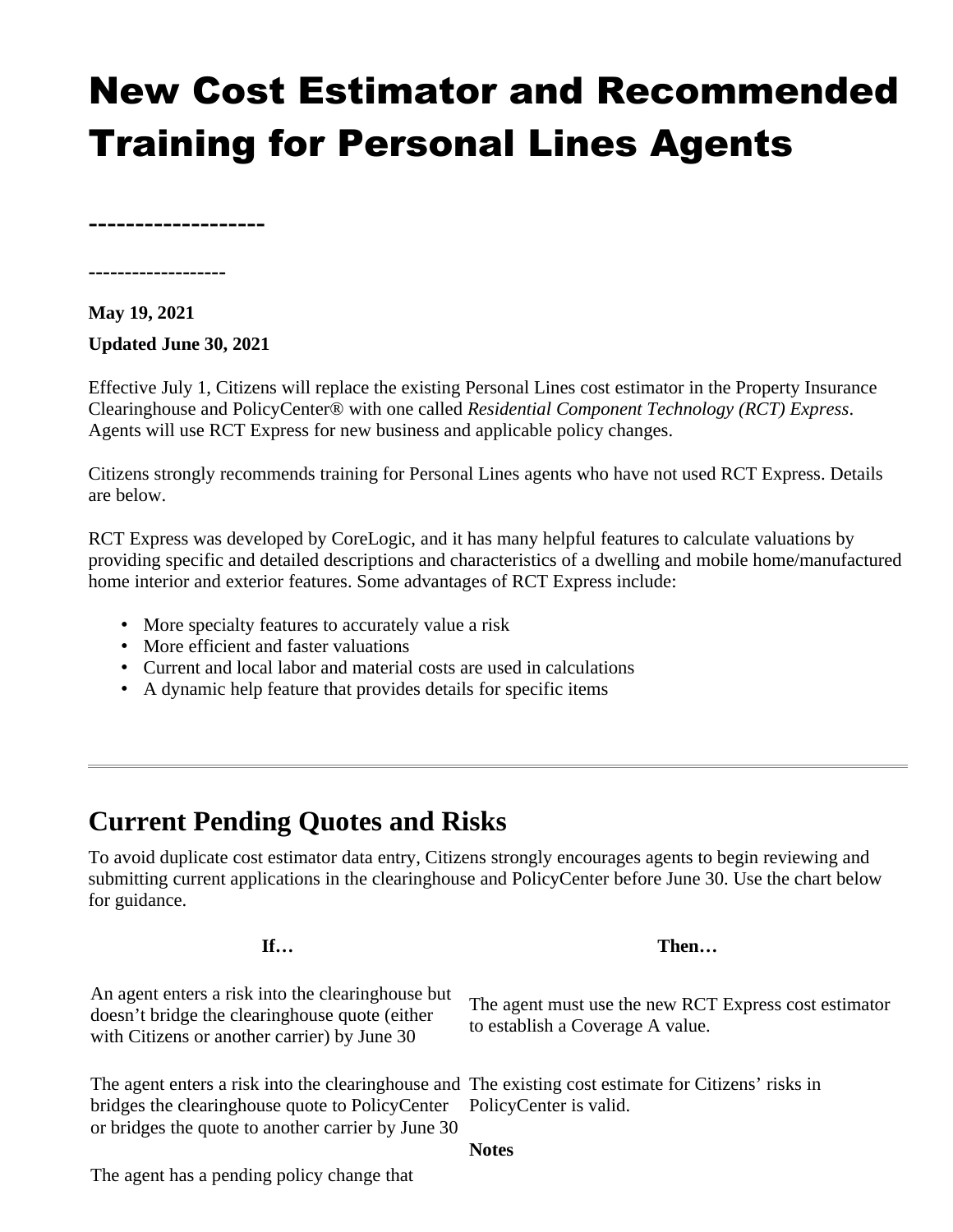requires use of the cost estimator, and requests a premium estimate by June 30

not request a premium estimate by June 30

• The agent should not select the *Calculate* button on the Coverages screen in PolicyCenter for these risks. If they do, they must complete a new estimate.

The agent enters a risk in PolicyCenter but does The agent most uses the the existing constants to a Coverage A value.

# **Recommended Training**

All Personal Lines agents who have not used RCT Express are encouraged to take training via at least one of the following:

- Attending a live webinar (schedule is below). Attendees can ask questions.
- Viewing a recorded webinar, which will be posted on the *Training* > [Webinar Recordings](https://www.citizensfla.com/group/agents/webinar-recordings) page on the Agents site on June 24.
- Viewing the *CoreLogic RCT Express Replacement Cost Estimate Tool Overview* and *Demonstration* module, which will be available in Citizens Learning Center (CLC) beginning June 1. CLC will send Personal Lines agents an email with the module assignment and information about the webinars.

Citizens urges agents and staff who have mobile home risks to attend or view the cost estimator webinar for mobile homes. RCT Express uses a significantly different approach for mobile home valuations when calculating the actual cash value for mobile homes.

Other agency staff with Citizens Authentication Gateway (CAG) credentials are encouraged to complete cost estimator training. (CAG credentials are the username and password used to log in to PolicyCenter.)

## **Live Webinars Schedule for New Cost Estimator**

Register for the live webinars using the links below or logging in to CLC:

| Date and Time                      | <b>Topic and Registration Link</b>                                             |
|------------------------------------|--------------------------------------------------------------------------------|
| 10-11:30 a.m. ET Express           | Tuesday, June 22 Transitioning to Citizens New Replacement Cost Estimator: RCT |
| Tuesday, June 22<br>2-3:30 p.m. ET | <b>Citizens New Cost Estimator for Mobile Homes: RCT Express</b>               |